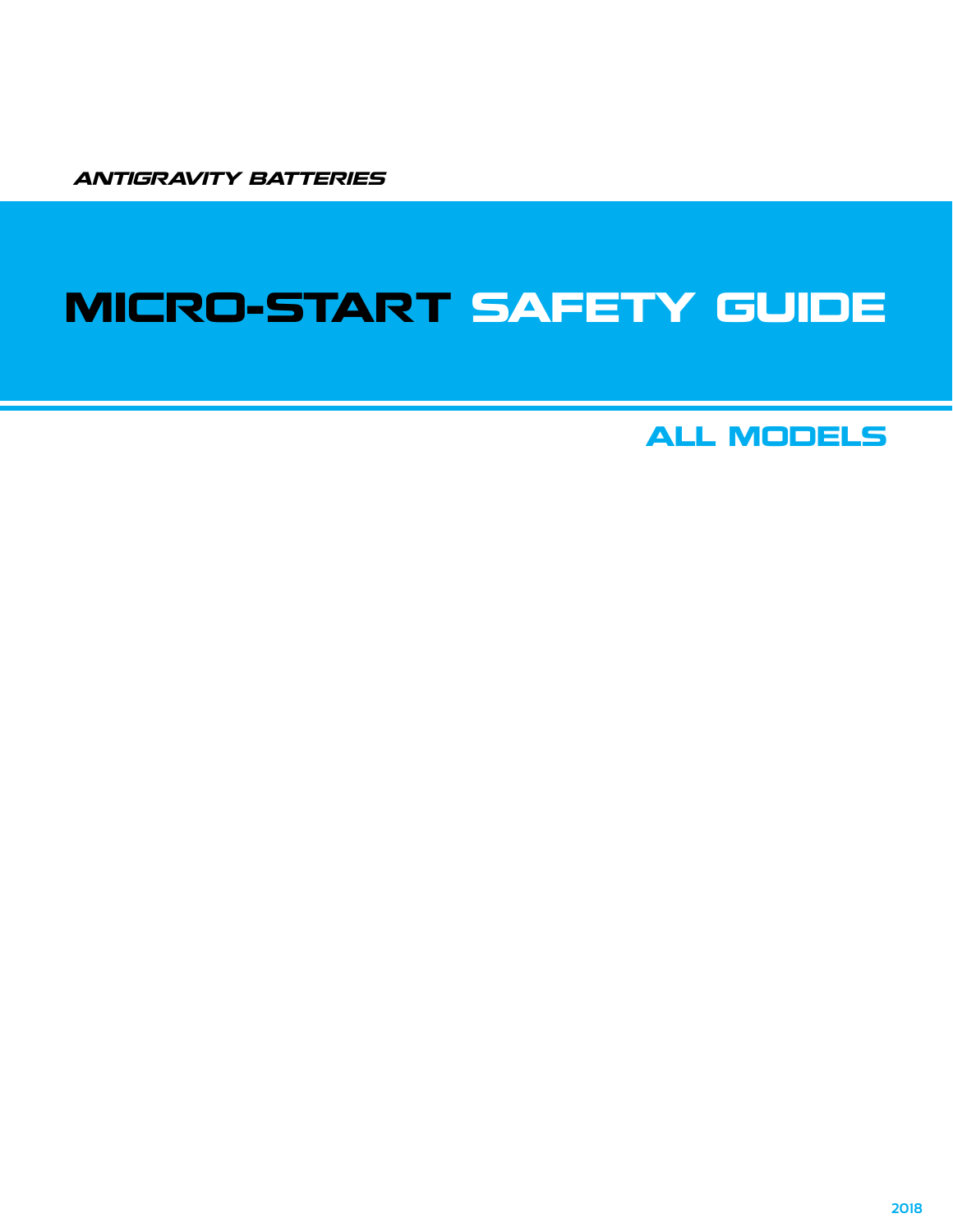

### SAFETY GUIDE

### CONTENTS:

| PERSONAL PRECAUTION PERSONAL PRECAUTION                                                                                                                                                                                                   |        |
|-------------------------------------------------------------------------------------------------------------------------------------------------------------------------------------------------------------------------------------------|--------|
|                                                                                                                                                                                                                                           |        |
| B CHOKING HAZARD <b>Express that the contract of the contract of the contract of the contract of the contract of the contract of the contract of the contract of the contract of the contract of the contract of the contract of</b>      |        |
| 4 HANDLING AND AND AND AND ACCOUNT OF THE CONTRACTOR                                                                                                                                                                                      |        |
| 5 MODIFICATIONS And the contract of the contract of the contract of the contract of the contract of the contract of the contract of the contract of the contract of the contract of the contract of the contract of the contra            |        |
| G ACCESSORIES Page 3                                                                                                                                                                                                                      |        |
| <b>7 LOCATION</b>                                                                                                                                                                                                                         |        |
| <b>B OPERATION TEMPERATURE EXAMPLE AND THE SERVICE SERVICE SERVICE SERVICE SERVICE SERVICE SERVICE SERVICE SERVICE SERVICE SERVICE SERVICE SERVICE SERVICE SERVICE SERVICE SERVICE SERVICE SERVICE SERVICE SERVICE SERVICE SER</b>        |        |
| STORAGE <b>And Account of the Contract of Contract Contract of Contract Oriental Contract Oriental Contract Oriental Contract Oriental Contract Oriental Contract Oriental Contract Oriental Contract Oriental Contract Oriental</b>      |        |
| <b>IO</b> COMPATIBILITY <b>ACCOMPATIBILITY</b>                                                                                                                                                                                            |        |
| <b>II</b> THE BATTERY <b>AND RESIDENT AND RESIDENCE</b>                                                                                                                                                                                   |        |
|                                                                                                                                                                                                                                           |        |
| <b>B</b> MEDICAL DEVICES <b>AND INSTALLANT IN THE SECOND SECOND SECOND SECOND SECOND SECOND SECOND SECOND SECOND SECOND SECOND SECOND SECOND SECOND SECOND SECOND SECOND SECOND SECOND SECOND SECOND SECOND SECOND SECOND SECOND SECO</b> |        |
| <b>14 MEDICAL CONDITIONS</b>                                                                                                                                                                                                              |        |
|                                                                                                                                                                                                                                           |        |
| <b>IS CLEANING AND RESIDENCE</b>                                                                                                                                                                                                          |        |
| <b>IZ EXPLOSIVE ATMOSPHERES</b>                                                                                                                                                                                                           | Page 5 |
| <b>B</b> HIGH CONSEQUENCE/RISK ACTIVITIES                                                                                                                                                                                                 |        |
| <b>IS RADIO FREQUENCY INTERFERENCE</b>                                                                                                                                                                                                    |        |
| <b>20</b> USE COMMON SENSE                                                                                                                                                                                                                |        |

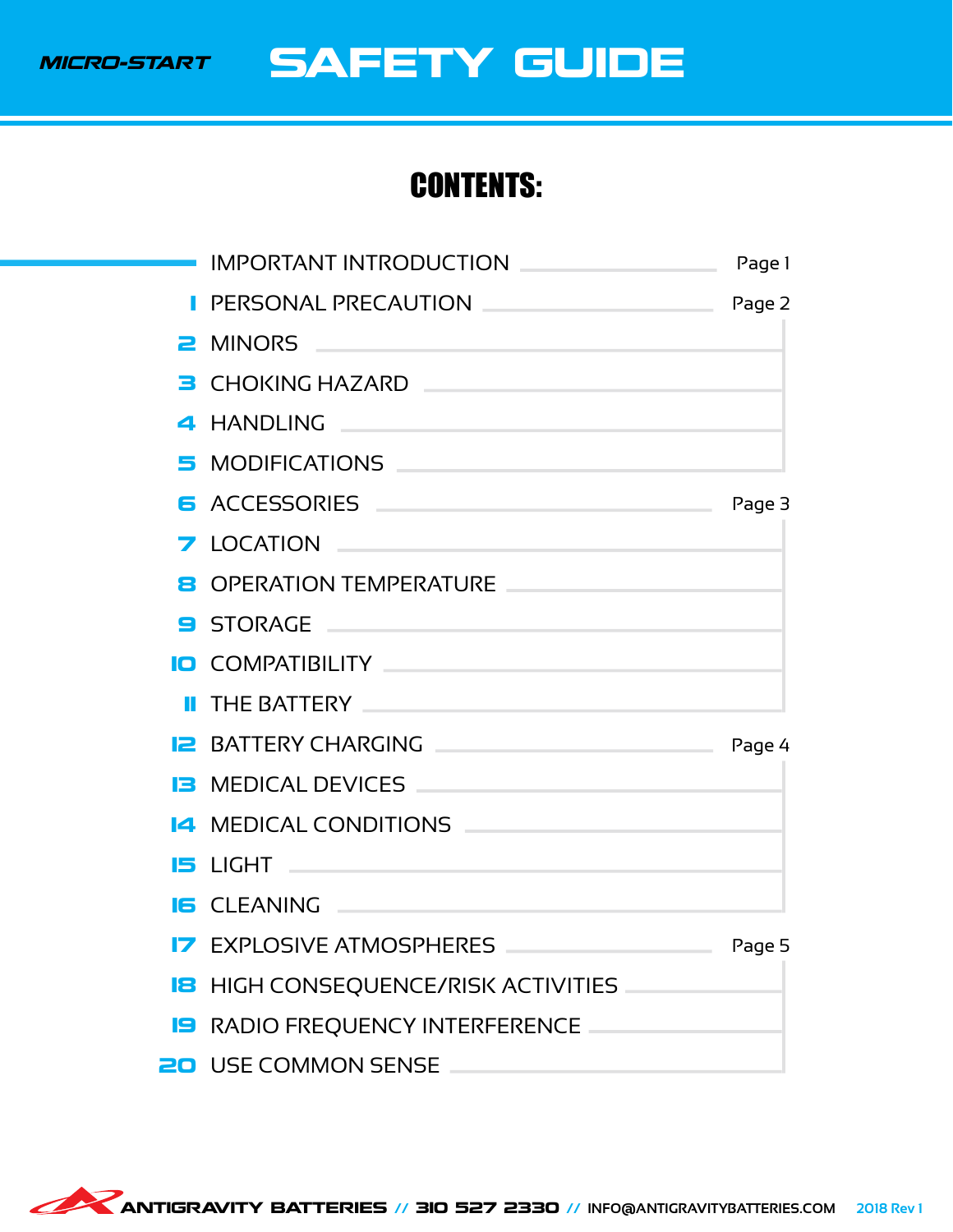

SAFETY GUIDE

### <span id="page-2-0"></span>IMPORTANT! READ FIRST!

# **DANGER!**



READ AND UNDERSTAND ALL SAFETY INFORMATION BEFORE USING THIS PRODUCT. Failure to follow these safety instructions may result in ELECTRICAL SHOCK, EXPLOSION, or FIRE, which may result in a SERIOUS INJURY, DEATH, or PROPERTY DAMAGE.



**Electrical Shock**. Product is an electrical device that can shock and cause serious injury. Do not cut power cords or short-circuit. Do not submerge or get wet.



**Explosion.** Unmonitored, incompatible, or damaged batteries can explode if used with product. Do not leave product unattended while in use. Do not attempt to jump-start a damaged or frozen battery. Use product only with batteries of recommended voltage. Operate product in well ventilated areas.



**Fire.** Product is an electrical device that emits heat and is capable of causing burns. Do not cover product. Do not smoke or use any source of electrical spark or fire when operating product. Keep product away from combustible materials.



**Eye Injury.** Wear eye protection when operating product. Batteries can explode and cause flying debris. Battery acid can cause eye and skin irritation. In the case of contamination of eyes or skin, flush affected area with running clean water and contact poison control immediately.



**Explosive Gases.** Working in the vicinity of gases is dangerous. Batteries may generate explosive gases during normal battery operation. To reduce risk of battery explosion, follow all safety information instructions and those published by the battery manufacturer and manufacturer of any equipment intended to be used in the vicinity of battery. Review cautionary markings on these products and on engine.

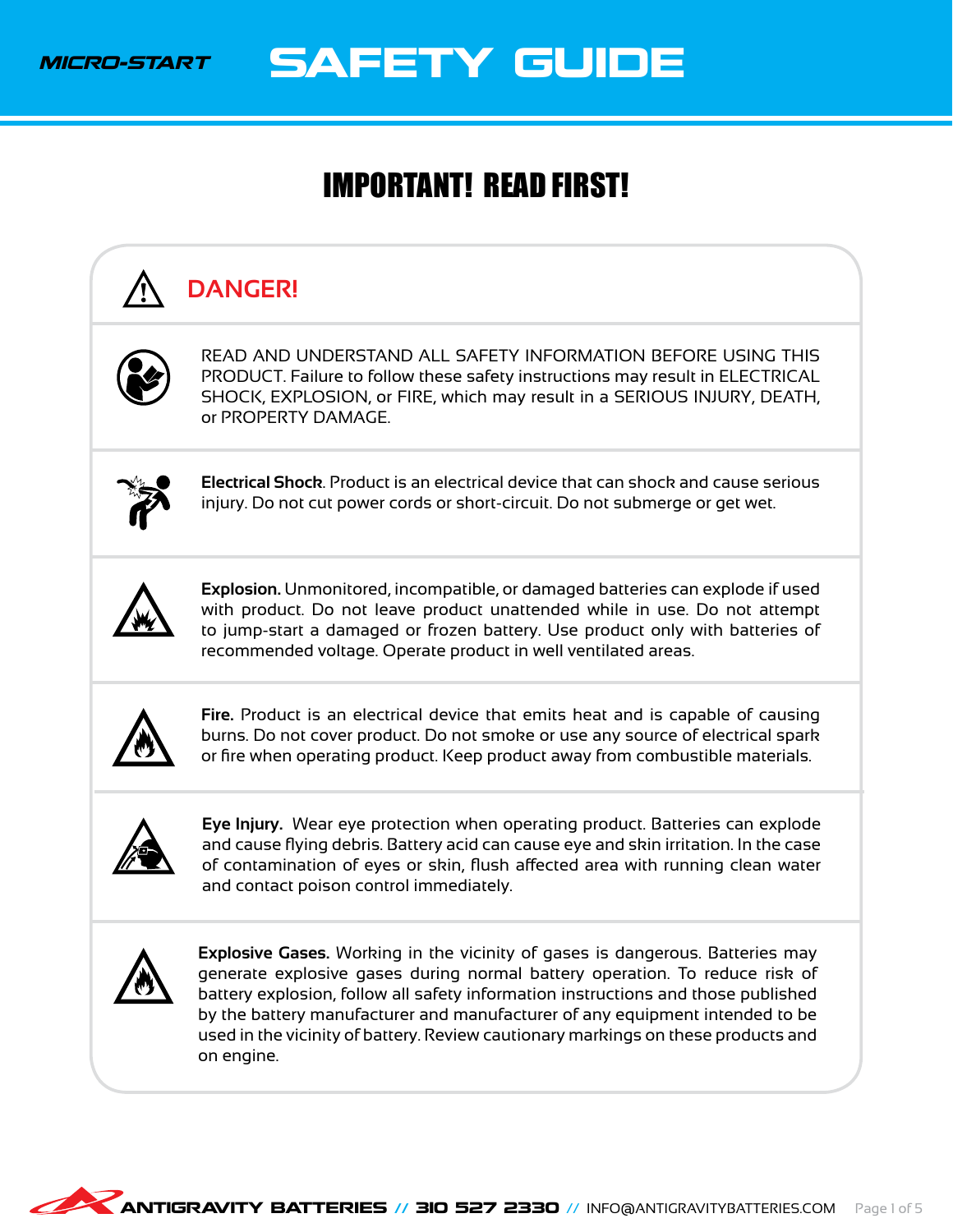MICRO-START

### SAFETY GUIDE

### <span id="page-3-3"></span>Important Safety Warnings

#### **1 PERSONAL PRECAUTION**

#### <span id="page-3-0"></span>**ONLY USE PRODUCT AS INTENDED**

- **1)** Someone should be within range of your voice or close enough to come to your aid in case of emergency.
- **2)** Have a supply of clean water and soap nearby in case of battery acid contamination.
- **3)** Wear complete eye protection and protective clothing while working near a battery.
- **4)** Always wash hands after handling batteries and related materials.

**5)** Do not handle or wear any metal objects when working with batteries, including tools, watches or jewelry. If metal is dropped onto battery, it may spark or create a short circuit resulting in electrical shock, fire, or explosion which may result in injury, death or property damage.

- **6)** Never Smoke or allow Spark of Flame in vicinity of Battery or Engine.
- **7)** Never Jump-Start or Charge a frozen battery.
- **8)** Jump-Start in well ventilated area just a spark can cause explosion.

#### 2 MINORS

<span id="page-3-1"></span>If the product is intended by "Purchaser" to be used by a minor, purchasing adult agrees to provide detailed instructions and warnings to any minor prior to use. Failure to do so is the sole responsibility of the "Purchaser", who agrees to indemnify Antigravity Batteries for any unintended use or misuse by a minor.

#### 3 CHOKING HAZARD

<span id="page-3-2"></span>Accessories may present a choking hazard to children. Do not leave children unattended with product or any accessory. The product is not a toy. Whether stored or in use, keep this product out of reach of children. Close supervision is necessary when used near children.

#### 4 HANDLING

<span id="page-3-4"></span>Handle product with care. The product can become damaged if impacted. Do not use a damaged product, including, but not limited to, cracks to the casing or damaged power cords/cables, swollen battery or case. Humidity and liquids may damage product. Do not handle product or any electrical components near any liquid. Store and operate product in dry locations. Do not operate products if it becomes wet. If product is already operating and becomes wet, disconnect it from the battery and discontinue use immediately. Do not disconnect the product by pulling on the cables.

#### 5 MODIFICATIONS

<span id="page-3-5"></span>Do not attempt to alter, modify or repair any part of the product. Disassembling product may cause injury, death or damage to property. If product becomes damaged, malfunctions or comes in contact with any liquid, discontinue use, and contact Antigravity Batteries. Any modifications to the product will void your warranty.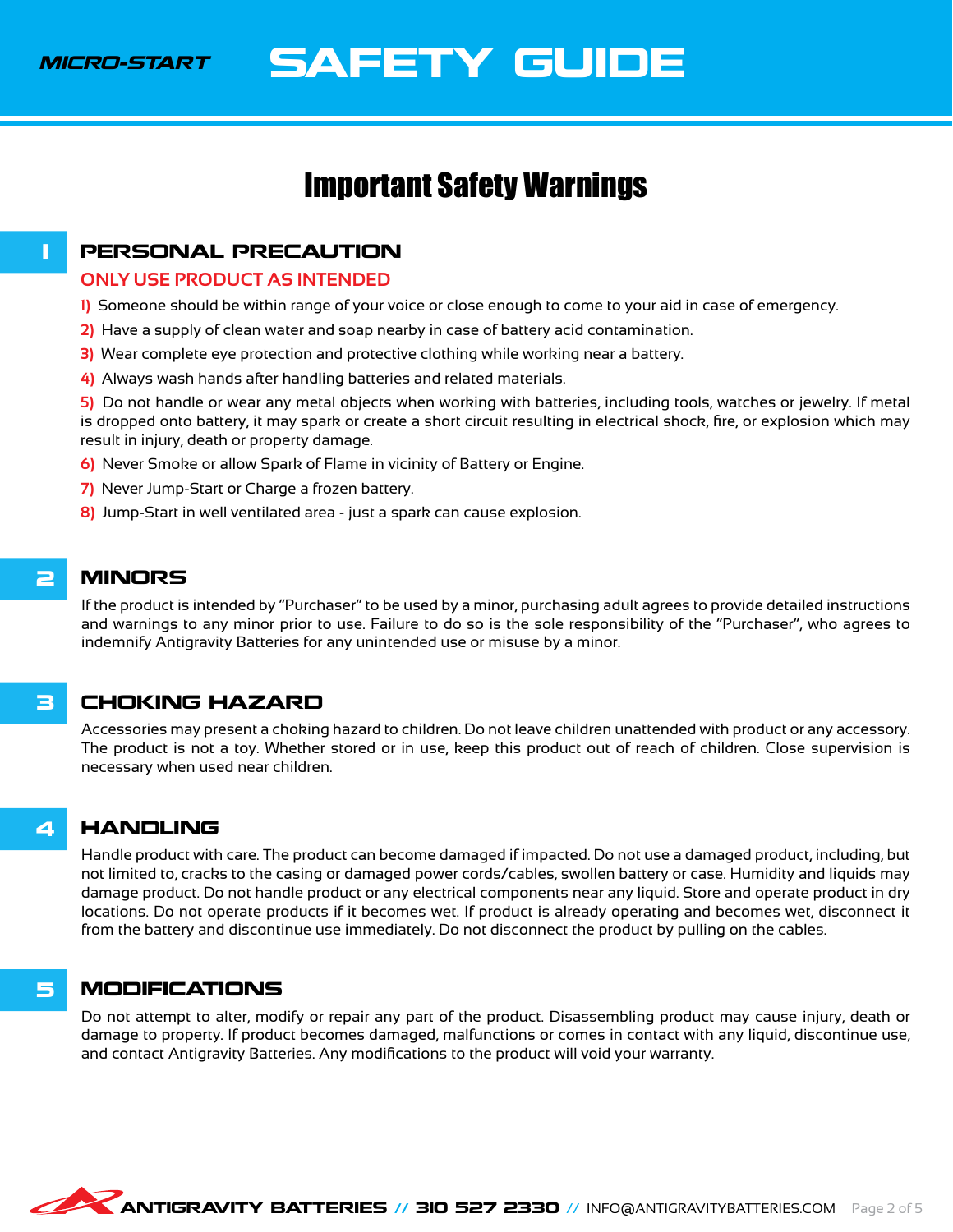MICRO-START

### SAFETY GUIDE

#### 6 ACCESSORIES

<span id="page-4-0"></span>This product is only approved for use with Antigravity Batteries accessories. Antigravity Batteries is not responsible for user safety or damage when using accessories not approved by Antigravity Batteries.

### 7 LOCATION

<span id="page-4-1"></span>Prevent battery acid from coming in contact with the product. Do not operate the product in a closed-in area or an area with restricted ventilation. Do not set a battery on top of product. Position cable leads to avoid accidental damage by moving vehicles parts (including hoods and doors), moving engine parts (including fan blades, belts, and pulleys), or what could become a hazard that may cause injury or death.

#### **8 OPERATION TEMPERATURE**

<span id="page-4-2"></span>This product is designed to work in ambient temperatures between -22 degrees F to 122 degrees F (-30° to 50° C). Do not operate outside of temperature ranges. Do not subject to heat higher than 120°F or swelling of pack could result. Discontinue use if swelling occurs. Do not jump-start a frozen battery. Discontinue use of product immediately if the battery becomes excessively warm or bulges (appears swollen).

#### 9 STORAGE

<span id="page-4-3"></span>Do not use or store your product in areas with high concentrations of dust or airborne materials. Store your product on flat, secure surfaces so it's not prone to falling. Store your product in a dry location. The storage temperature is 32 degrees F to 110 degrees F (0° to 43° C). Never exceed 176 degrees F (80°C) under any condition.

#### 10 COMPATIBILITY

<span id="page-4-4"></span>The product is only compatible with 12-volt lead-acid batteries. Do not attempt to use product with any other type of battery. Jump-starting other battery chemistries may result in injury, death or property damage. Contact the battery manufacturer prior to attempting to jump-start the battery. Do not jump-start a battery if you are unsure of the battery's specific chemistry or voltage.

#### **11 THE BATTERY**

<span id="page-4-5"></span>The built-in lithium-ion battery in the product should be replaced only by Antigravity Batteries, and must be recycled or disposed of separately from household waste. Do not attempt to replace the battery yourself and do not handle a damaged or leaking lithium-ion battery. Never dispose of battery in household trash. Disposal of batteries in household trash is unlawful under state and federal environmental laws and regulations. Always take used batteries to your local battery recycling center. If the product battery is excessively hot, emitting an odor, deformed, cut, or is experiencing or demonstrating an abnormal occurrence, immediately stop all use and contract Antigravity Batteries. This jump-starter is not designed to be used as a replacement for a vehicle's battery.

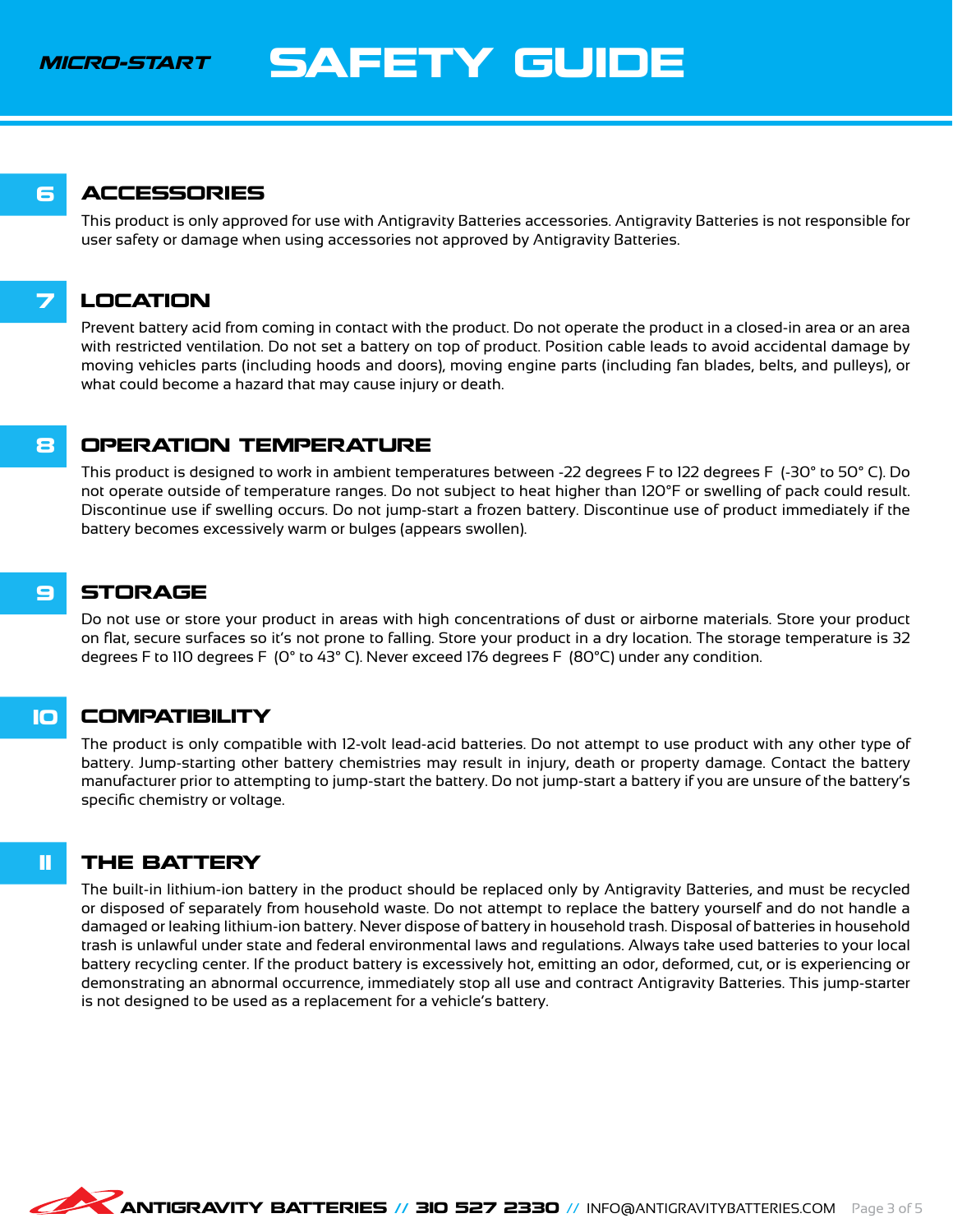MICRO-START

## SAFETY GUIDE

#### **12 BATTERY CHARGING**

<span id="page-5-0"></span>Charge the products only with included/supplied AC or DC chargers. Failure to do so may result in electrical shock, fire, or explosion which may result in injury, death or property damage. Some third-party USB cables and 5W or 10W power adapters that are compatible with USB 2.0, or power adapters compliant with one or more of the following standards EN 301489-34, IEC 62684, YD/T 1591-2009, CNS 15285. ITUL.1000, may be used on the XP-3 and XP-10 models.

**A)** Be cautious of using low quality USB power adapters, as they may present a serious electrical risk that can result in injury to person, device, and property. If using a third party USB power adapter, contact the manufacturer(s) to find out if your power adapter complies with the above standards.

**B)** Using damaged cables or chargers, or charging when moisture is present, can result in an electric shock. Using generic or third-party power adapter may shorten the life of your product and cause the product to malfunction. Antigravity Batteries is not responsible for the user's safety when using accessories or supplies that are not approved by Antigravity Batteries.

**C)** When using a USB Power Adapter to charge the product (XP-3 or XP-10), make sure that the USB plug is fully inserted into the adapter before you plug it into a power outlet. Power adapters may become warm during normal use, and prolonged skin contact may cause bodily injury. Always allow adequate ventilation around power adapters when using them.

**D)** To ensure maximum battery life, avoid charging your product for more than 2 days at a time, as overcharging may shorten battery life. Over time, an unused product will discharge and must be recharged before use. Disconnect the product from power sources when not in use. Use the product only for their intended purposes. Never leave a battery product unattended while charging.

#### 13 MEDICAL DEVICES

<span id="page-5-1"></span>Product may emit electromagnetic fields. Product contains magnetic components which interfere with pacemakers, defibrillator, or other medical devices. These electromagnetic fields may interfere with pacemakers or other medical devices. Consult with your physician prior to use if you have any medical device including pacemakers. If you suspect the product is interfering with a medical device, stop using the product immediately and consult your physician.

#### 14 MEDICAL CONDITIONS

<span id="page-5-2"></span>If you have any medical condition that you believe could be affected by product, including but not limited to: seizures, blackouts, eyestrain or headaches, consult your physician prior to use of product. The use of the integrated highpowered flashlight in Strobe mode may harm persons with a light sensitivity or photosensitive epilepsy, which may result in serious injury or death.

### 15 LIGHT

<span id="page-5-3"></span>Staring directly into the light beam or shine of the flashlight may result in permanent eye injury. The product is equipped with a high output LED pre-focused lamp that emits a powerful beam at the highest setting.

#### 16 CLEANING

<span id="page-5-4"></span>Power off the product before attempting any maintenance or cleaning. Clean and dry product immediately if it comes in contact with liquid or any type of contaminant. Use a soft, lint-free (microfiber) cloth. Avoid getting moisture in openings.